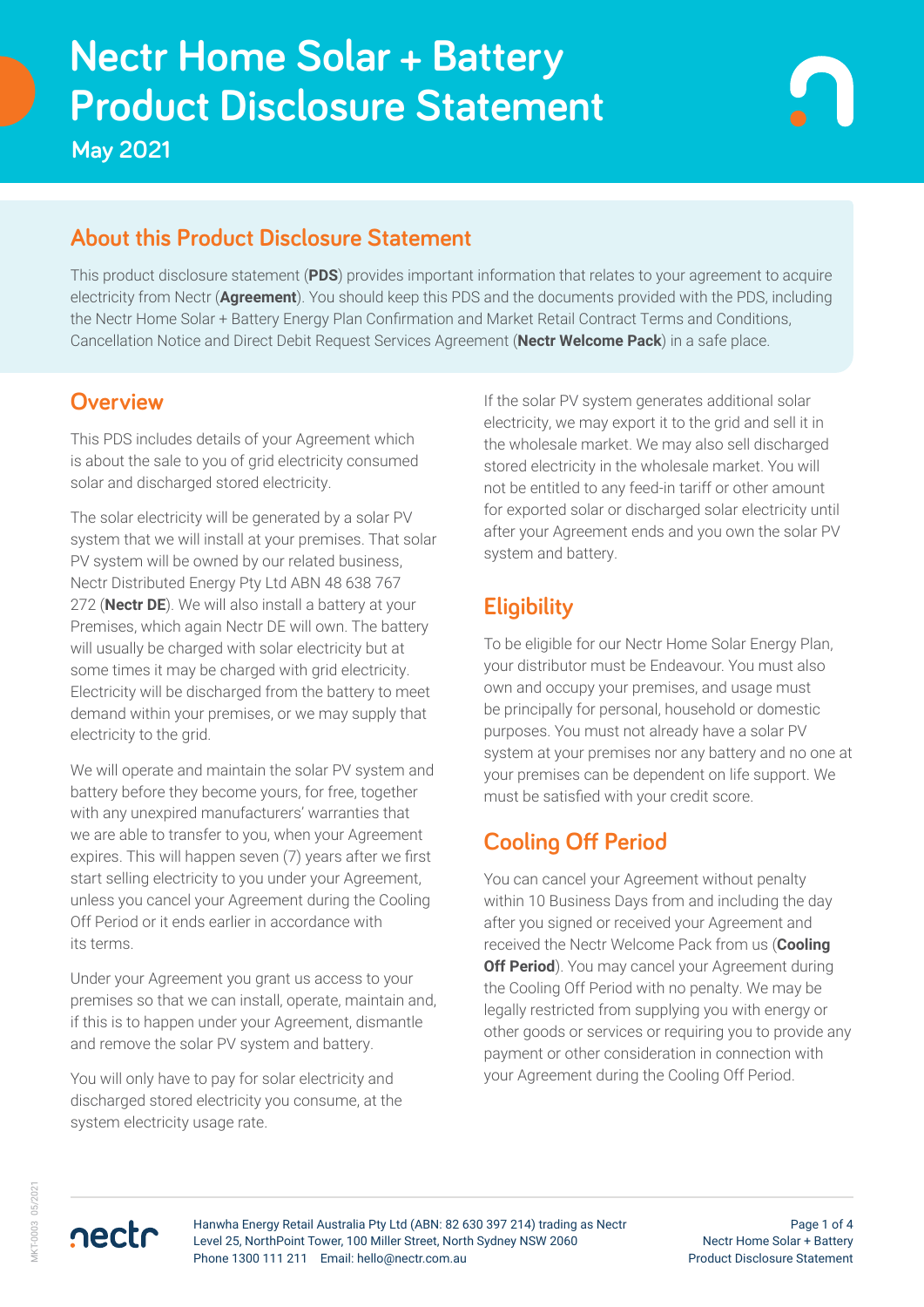In some cases, your right to 'cool off' may be even longer. Details about your additional rights to cancel your Agreement are set out in the Cancellation Notice in your Nectr Welcome Pack and are also available on our website at: [www.nectr.com.au](https://nectr.com.au/).

You may cancel during the Cooling Off Period by:

- **•** giving us a call on 1300 111 211; or
- **•** submitting a Cancellation Notice to us in writing via:
	- **–** email at: [hello@nectr.com.au](mailto:hello%40nectr.com.au?subject=); or
	- **–** post at: PO Box 1957, North Sydney, NSW 2059.

#### **When does your Agreement start?**

Your Agreement will commence when you have received the Nectr Home Solar + Battery Energy Plan Confirmation from us.

However, we will not begin selling electricity to you under your Agreement, and we will not commence installation of the solar PV system and battery, until:

- **•** your Cooling Off Period expires unless otherwise agreed by both you and us;
- **•** your premises are connected to the grid;
- **•** if you are transferring to us from another retailer, the transfer is complete; and
- **•** all other preconditions under your energy plan are satisfied or waived. These include:
	- **–** us being satisfied you meet our eligibility requirements;
	- **–** you having secured any local council, home loan lender and other third party approvals required for the solar PV system and battery to be installed; and
	- **–** we are satisfied we can install the the solar PV system and battery at your premises.

## **What is the term of your Agreement?**

Unless you cancel your Agreement during the Cooling Off Period or it ends earlier in accordance with its terms, your Agreement will expire seven (7) years after we first start selling electricity to you under the Agreement.

You can end your Agreement at any time by giving us 20 business days' advance notice. The Market Retail Contract Terms and Conditions also sets out the other circumstances in which you can end your Agreement, or we can, or when your Agreement ends automatically. This could happen, for example, if you breached your Agreement and failed to remedy your breach within 30 business days of us asking you to, or if you failed to pay three bills by their pay-by-date in any 12 month period. Generally you will be required in these circumstances to buy the solar PV system and battery at the system buyout price detailed in your Nectr Home Solar + Battery Energy Plan Confirmation. The initial buyout price reflects the system's value and it then decreases uniformly each day before reaching nil on the day your Agreement expires. You will have 20 business days to pay the system buyout price from when we invoice you.

If you intend to vacate or sell your premises you will be required to buy the solar PV system and battery unless the purchaser or the new occupant of your premises meets our eligibility requirements and we all agree to the transfer of your Agreement.

# **Prices, Fees and Charges**

The initial electricity prices and charges you must pay for electricity under your Agreement, including the grid electricity usage rate for grid electricity and the system electricity usage rate for consumed solar or discharged stored electricity, are set out in your Nectr Home Solar + Battery Energy Plan Confirmation in your Nectr Welcome Pack.

We may only change our electricity prices to a change in the cost we incur to sell you electricity where the cost changes arise from a Change in Law and that occurs after the Agreement Start Date.

Likewise, we may only change our charges or introduce a new charge if a corresponding grid electricity related charge imposed on us by your distributor, our metering coordinator or any other third changes or if any such third party imposes a new charge on us.

We will provide you with advance notice of any variation in our electricity prices or charges or of any new charge as required by applicable law.

/KT-0005 04/2021 MKT-0005 04/2021



Page 2 of 4 Nectr Home Solar + Battery Product Disclosure Statement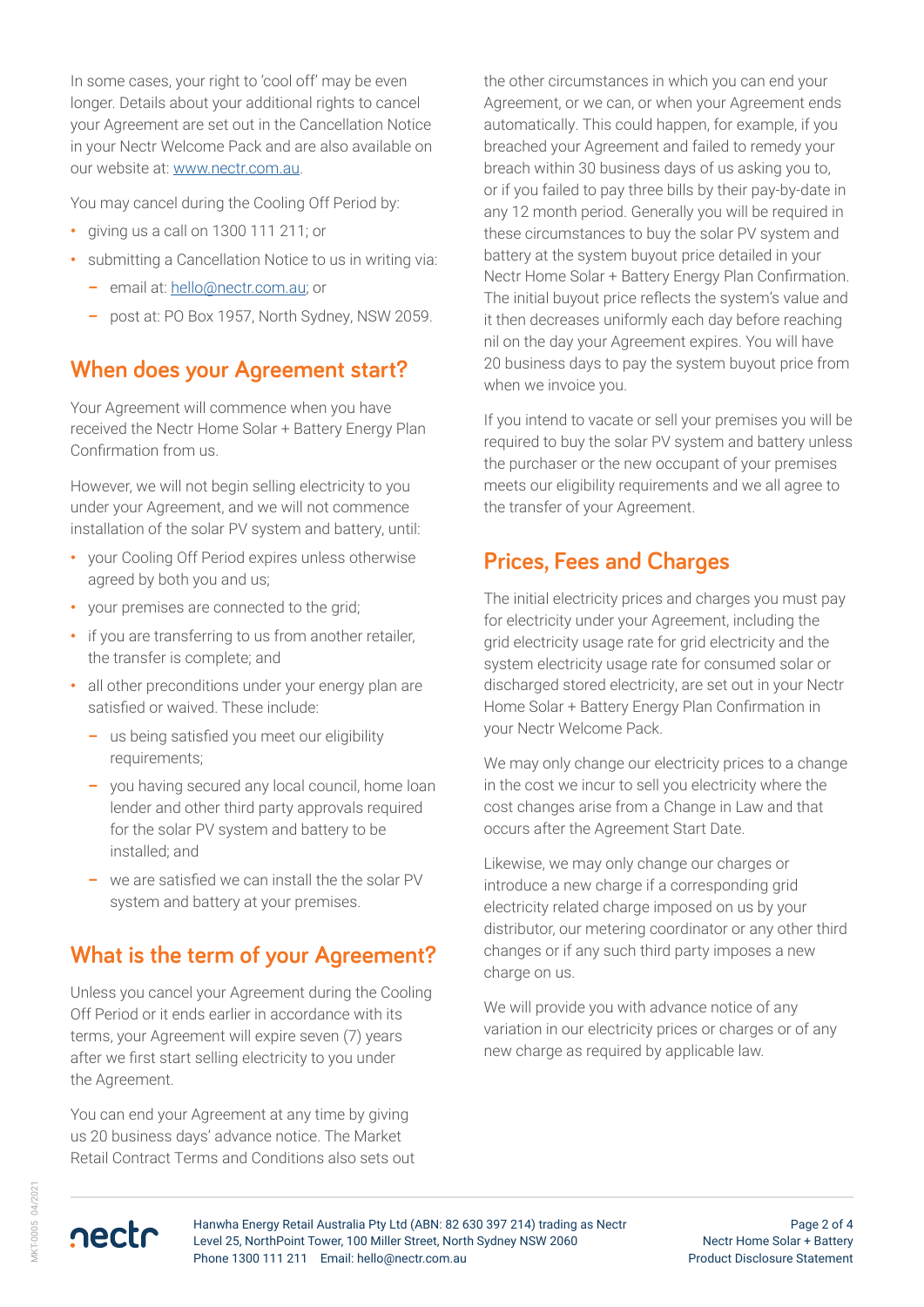# **Billing**

Bills will be made available to you via email at the end of each billing period. The billing period will be specified in your Agreement. Your bills will include the amounts of grid, system electricity usage for consumed solar and discharged stored electricity. We may estimate the amount of electricity you have used if your meter cannot be read or we do not receive the meter data from our meter data provider. If your bill is based on estimated data, this will be clearly indicated on the bill.

# **Payment**

You must pay the total amount owing including any additional charges in accordance with your Agreement on each bill including GST by the due date specified on the bill. Payment may be made in advance. You must pay your bill by recurring credit/debit card or direct debit (in accordance with a Direct Debit Request Services Agreement between you and us) or any other method permitted by us as stated on your bill or in your Agreement. To change your payment method to a different credit/debit card or direct debit, please email us at [hello@nectr.com.au](http://hello@nectr.com.au) or call us on 1300 111 211.

# **Metering**

We will install a new meter at our cost that will record the amount of grid electricity, solar electricity and stored electricity. Sometimes, additional electrical work may be required to install the meter or to allow solar electricity or discharged stored electricity to be supplied to the grid. This could include, without limitation, upgrading your switchboard or meter board or installing or relocating fuses and switches. You are responsible for arranging and paying for this work, if required.

As part of installing the solar PV system, the battery and the new meter, the network tariff category applicable to your grid electricity may change. We may also want to change that network tariff category later on if that would reduce the costs we incur selling grid electricity to you. Under your Agreement you consent to those changes and authorise us to apply to Endeavour to effect those changes.

# **Security interests**

To protect its ownership interest in the solar PV system and battery before they become yours, Nectr DE may register a security interest in the solar PV system and battery in your Agreement on the Personal Property Securities Register. Doing this would give Nectr DE a better chance of getting the solar PV system and battery back if, for example, your home lender or someone you sold your premises were to ever claim ownership of the solar PV system and battery.

# **Concessions and rebates**

You may be eligible for a government concession or rebate in relation to your electricity bill. You can find further information about government concessions and rebates on our website [www.nectr.com.au/](https://www.nectr.com.au/assistance) [assistance.](https://www.nectr.com.au/assistance)

## **Service standards**

We will meet all legal and regulatory requirements applicable to your premises. We will only make changes to service standards in accordance with applicable law and regulatory requirements.

## **Electronic transactions**

Some of the services you receive under your Agreement may be available electronically. These services will be provided in accordance with the terms of your Agreement and may include:

- **•** receiving your electricity bill;
- **•** receiving marketing communications;
- **•** receiving notifications of changes to your energy plan, like price changes or updated terms and conditions;
- **•** paying your electricity bill;
- **•** updating account details;
- **•** changing your energy plan;
- **•** referring a friend;
- **•** helping you move house;
- **•** accessing your consumption data;
- **•** engaging with us to manage account queries or complaints; and

nectr